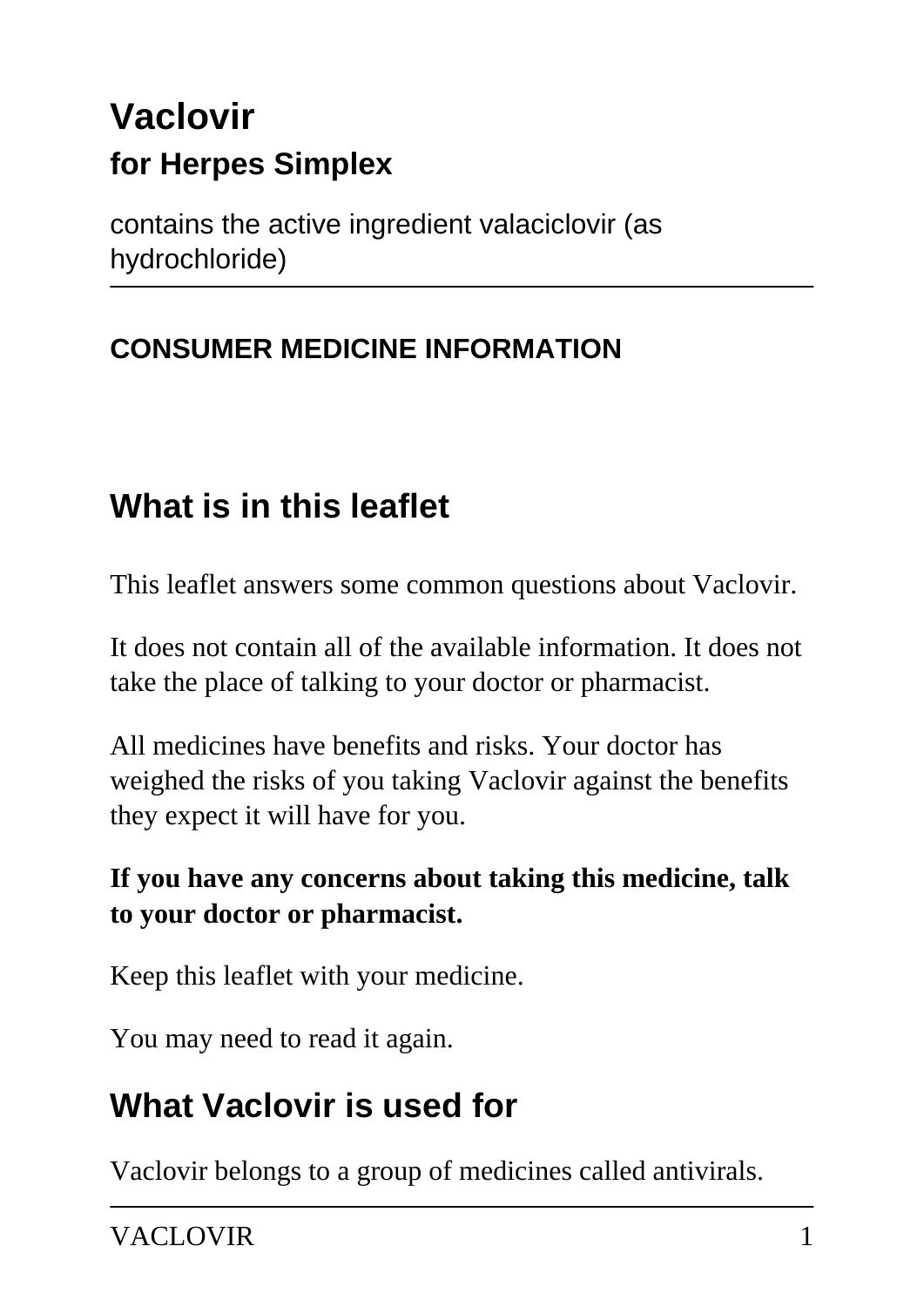Vaclovir tablets are used for the treatment of genital herpes infection. Vaclovir works by stopping the multiplication of the virus which causes herpes. They can reduce the length and severity of an outbreak of herpes, the duration of pain and shorten the time to healing of crusts associated with herpes. They do not eliminate the herpes virus from the body. The herpes virus is also known as the Herpes Simplex Virus, or HSV.

Vaclovir helps the blisters to heal more quickly. If you start taking them as soon as you feel an outbreak starting, you may actually prevent the blisters from developing.

Vaclovir can also be taken long term to help prevent the HSV infection coming back.

Vaclovir is more effective in patients 50 years of age and older.

Vaclovir can also reduce the risk of transmitting the virus that causes genital herpes in patients who are taking it continuously to prevent or reduce recurrent outbreaks. It does not cure genital herpes or completely eliminate the risk of transmission. Therefore, in addition to therapy with Vaclovir, it is recommended that patients avoid contact when symptoms are present and always use condoms.

Vaclovir (or any other antiviral) is not a cure for genital herpes. Because genital herpes is a sexually transmitted disease, you should minimise having intercourse when you have an outbreak of herpes or show any symptoms. This will avoid the risk of spreading herpes to your partner.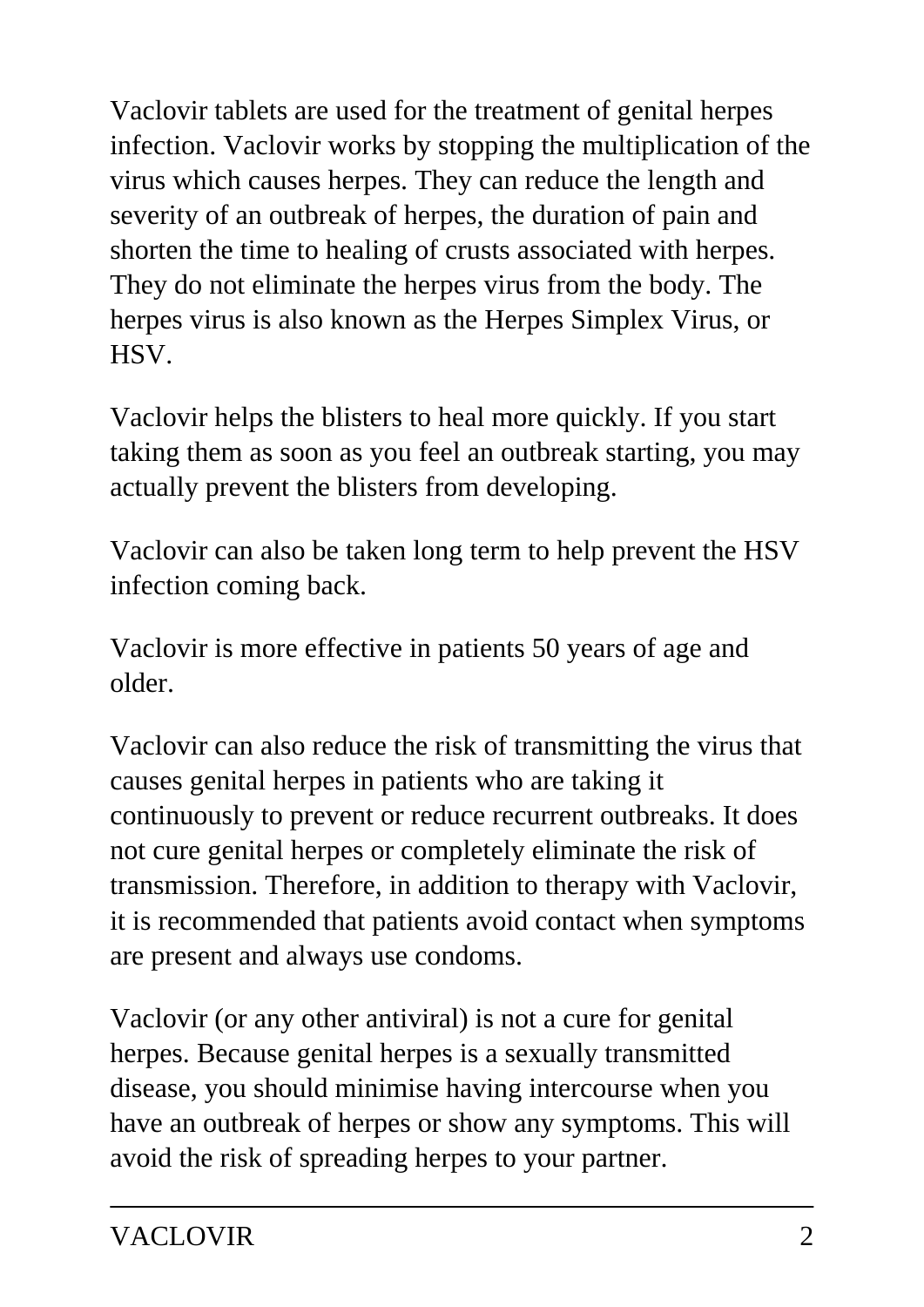Ask your doctor if you have any questions about why Vaclovir has been prescribed for you.

Vaclovir is not addictive.

# **Before you take Vaclovir**

## **When you must not take it**

## **Do not take Vaclovir if you have an allergy to:**

- any medicine containing (valaciclovir, aciclovir)
- any of the ingredients listed at the end of this leaflet

Some of the symptoms of an allergic reaction may include

- shortness of breath
- wheezing or difficulty breathing
- swelling of the face, lips, tongue or other parts of the body
- rash, itching or hives on the skin

## **Do not take this medicine if you are pregnant.**

It may affect your developing baby if you take it during pregnancy.

## **Do not breast-feed if you are taking this medicine.**

Your doctor will discuss the risks and benefits of using Vaclovir tablets when pregnant and during breastfeeding.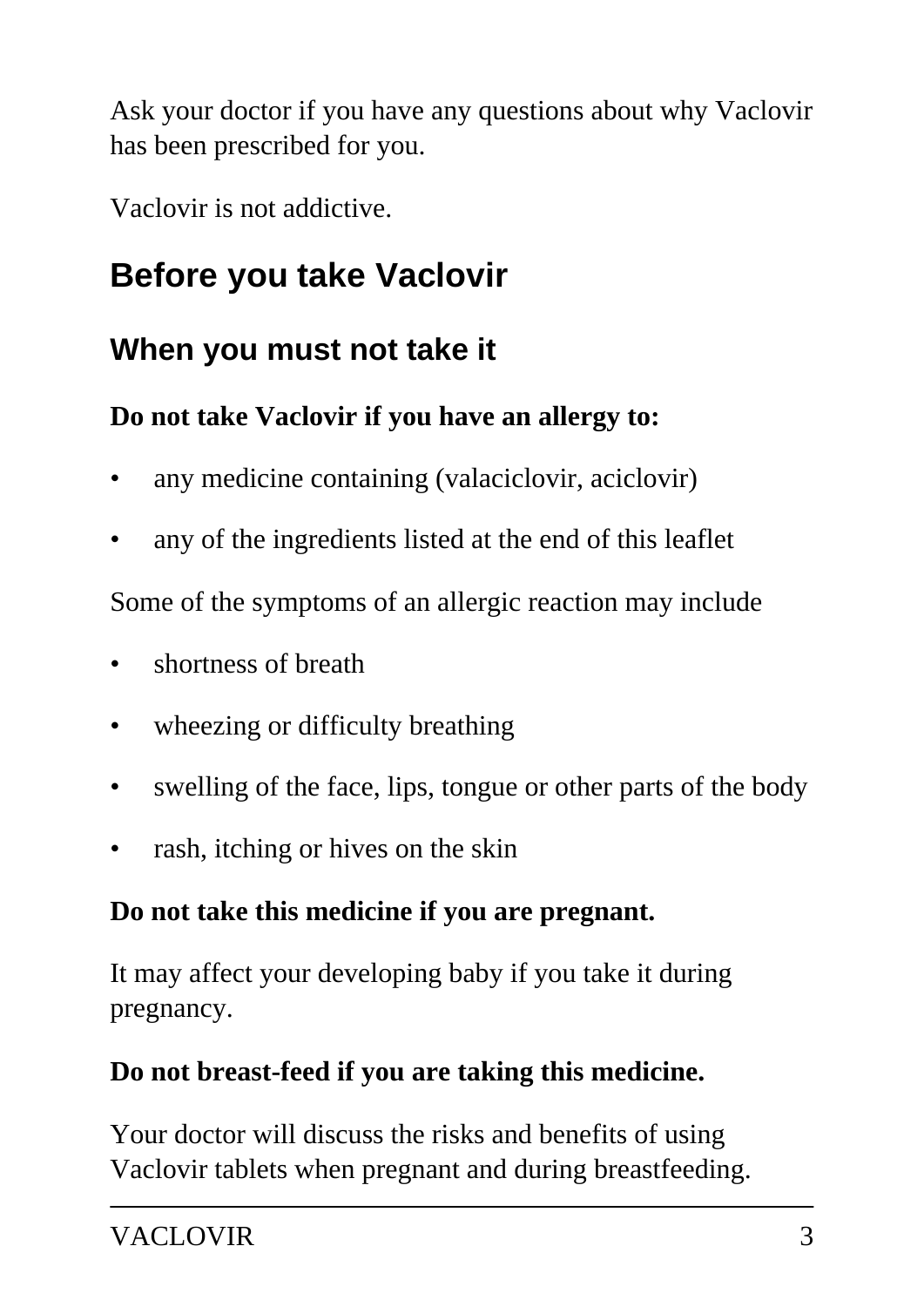## **Do not give this medicine to children.**

There is not enough information to recommend the use of Vaclovir in children.

## **Do not take this medicine after the expiry date printed on the pack or if the packaging is torn or shows signs of tampering.**

If you take them after the expiry date has passed, they may not work as well.

**If you are not sure whether you should be taking Vaclovir, talk to your doctor.**

## **Before you start to take it**

**Tell your doctor if you have allergies to any other medicines, foods, preservatives or dyes.**

## **Tell your doctor if you have or have had any of the following medical conditions:**

• are anaemic (reduced blood cells or iron stores)

 Care should be taken to ensure adequate fluid intake in patients who are at risk of dehydration, such as the elderly.

- you have a kidney or liver condition
- previous skin reactions with Vaclovir which may include a rash, fever, facial swelling or blistering/peeling skin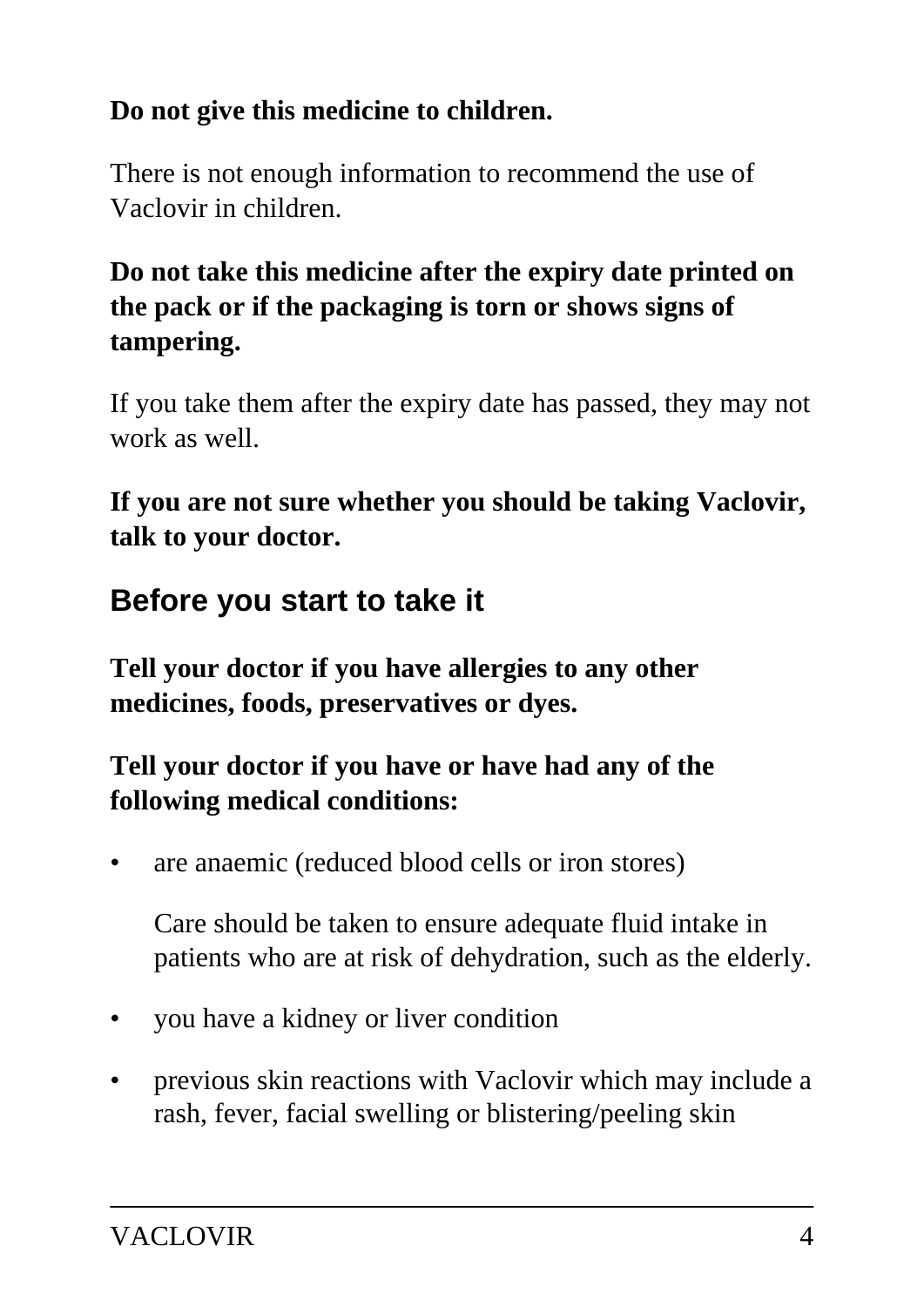• you are pregnant or plan to become pregnant. Your doctor will discuss the risk and benefit of taking Vaclovir when pregnant

**If you have not told your doctor about any of the above, please do so before you take Vaclovir.**

## **Taking other medicines**

**Tell your doctor if you are taking any other medicines, including medicines you buy without a prescription from a pharmacy, supermarket or health food shop. Tell your doctor if you are taking any of the following medicines:**

- mycophenolate mofetil
- ciclosporin
- tacrolimus
- aminoglycosides
- organoplatinum compounds
- iodinated contrast media
- methotrexate
- pentamidine
- foscarnet

Some medicines may affect the way others work. You may need different amounts of your medicines, or you may need to take different medicines. Some of the medicines above are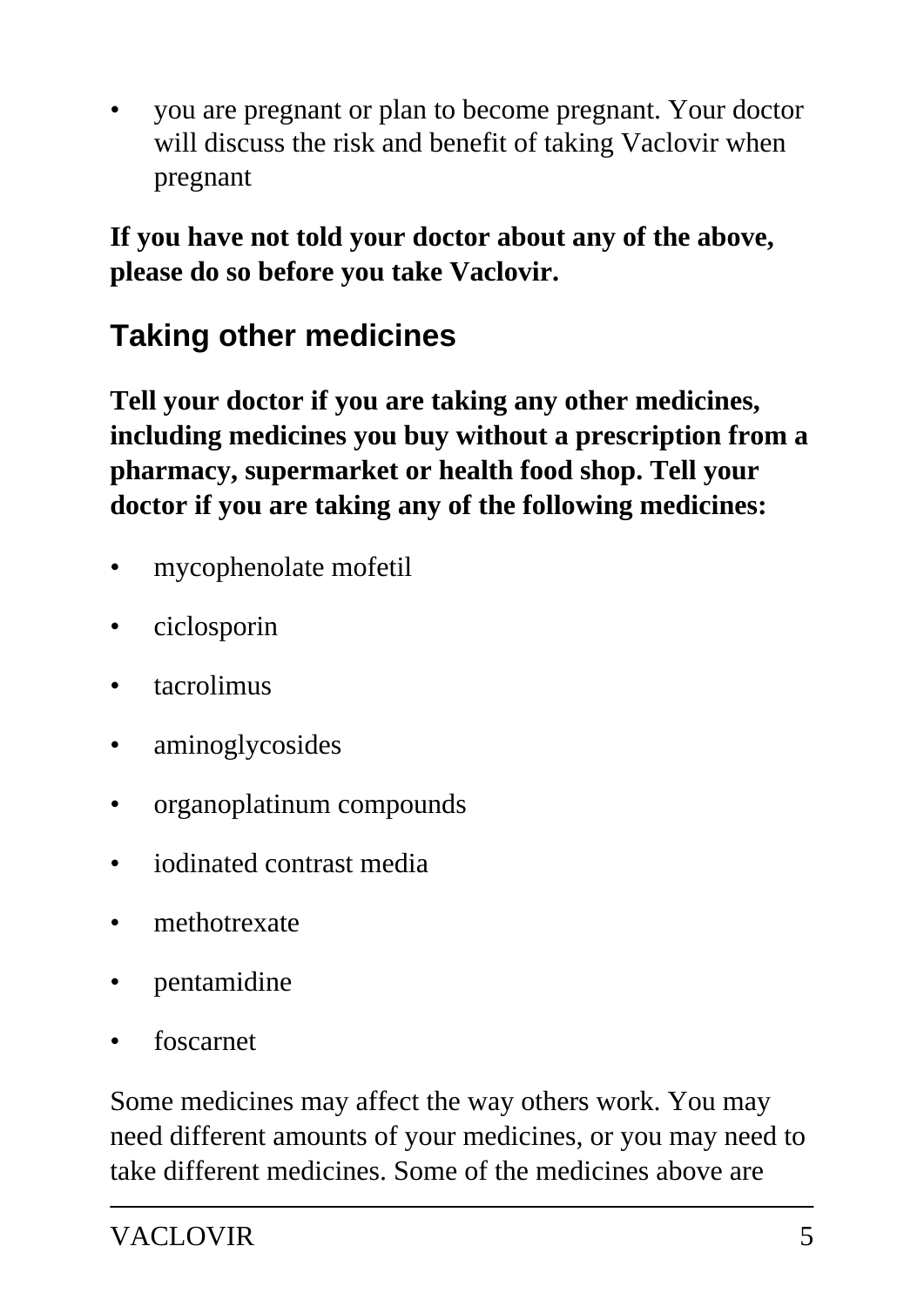commonly taken by transplant patients and require close attention.

Your doctor and pharmacist have more information on medicines to be careful with or avoid while taking this medicine.

# **How to take Vaclovir**

## **Follow all directions given to you by your doctor and pharmacist carefully.**

They may differ from the information contained in this leaflet.

**If you do not understand the instructions on the box, ask your doctor or pharmacist for help.**

## **How much to take**

## **Acute (short term) treatment of genital herpes:**

If you have had a herpes infection before, you should start to take Vaclovir as early as possible if you think you are about to have another recurrence (attack). Dosing should ideally start just before, or straight after the first signs of HSV infection appear.

If you have been prescribed Vaclovir 500 mg tablets for the treatment of HSV infection, the usual dose to take is one tablet with water twice daily.

## **Suppressive (long term) treatment of genital herpes:**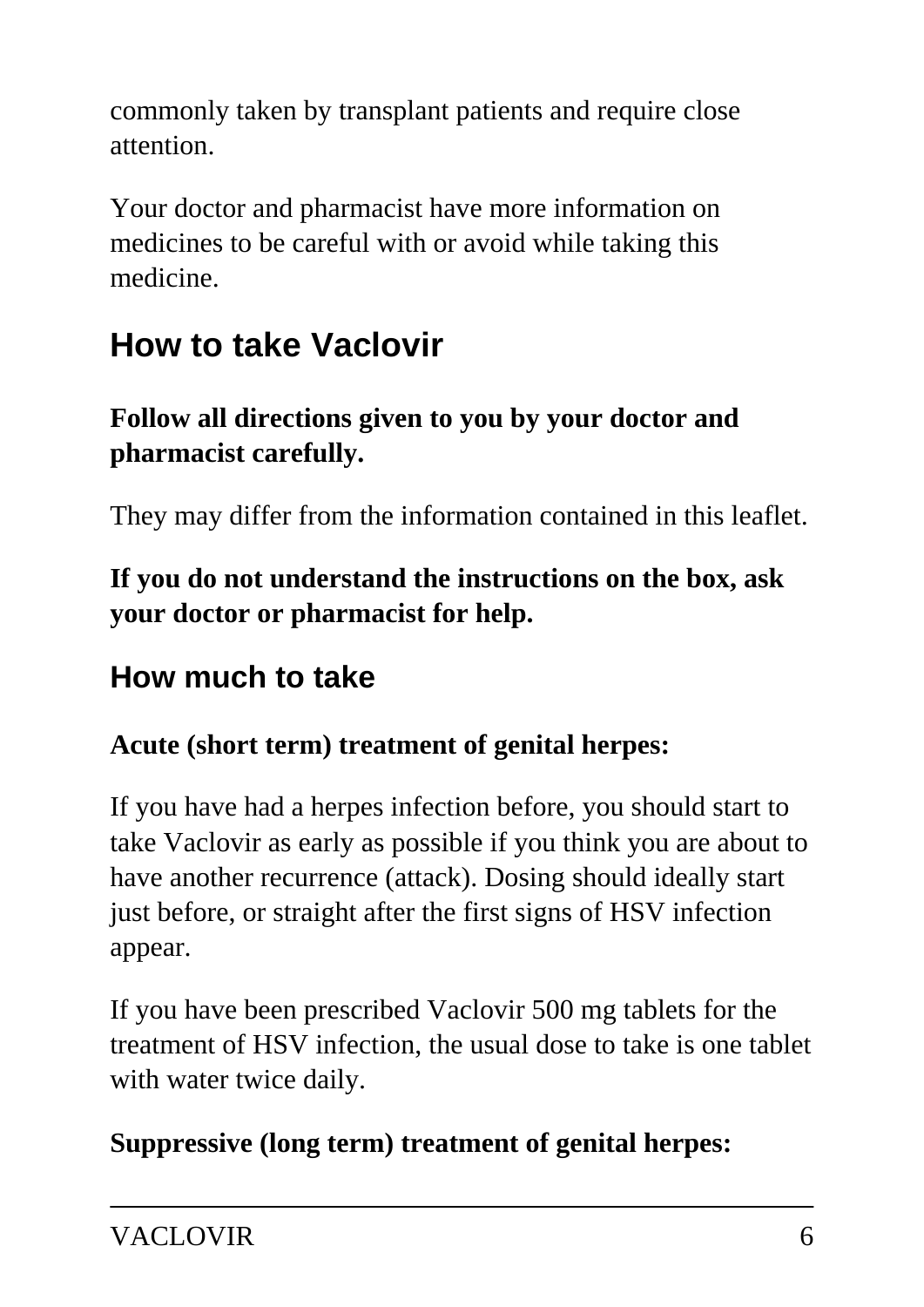If you have been prescribed Vaclovir 500 mg tablets to prevent the herpes infection appearing again, the usual dose to take is 500 mg once daily. Your doctor may recommend that you take this as a divided dose (i.e. 250 mg twice daily).

If you previously have had more than 10 recurrences (attacks) in one year, your doctor may recommend that you take 1000 mg of Vaclovir once daily to prevent recurrences.

If you think you have been advised to take a different dose, talk to your doctor or pharmacist.

## **How to take it**

Swallow the tablets with a glass of water.

You should drink plenty of fluids while taking Vaclovir, especially if you are elderly.

## **When to take it**

The usual times to take the tablets for the treatment of genital herpes are in the morning and evening.

# **How long to take it**

For the treatment of herpes infections, the usual course of treatment is five days. However in some instances your doctor may want you to take your tablets for ten days.

For prevention of herpes infections, you should continue to take this medicine every day as prescribed by your doctor.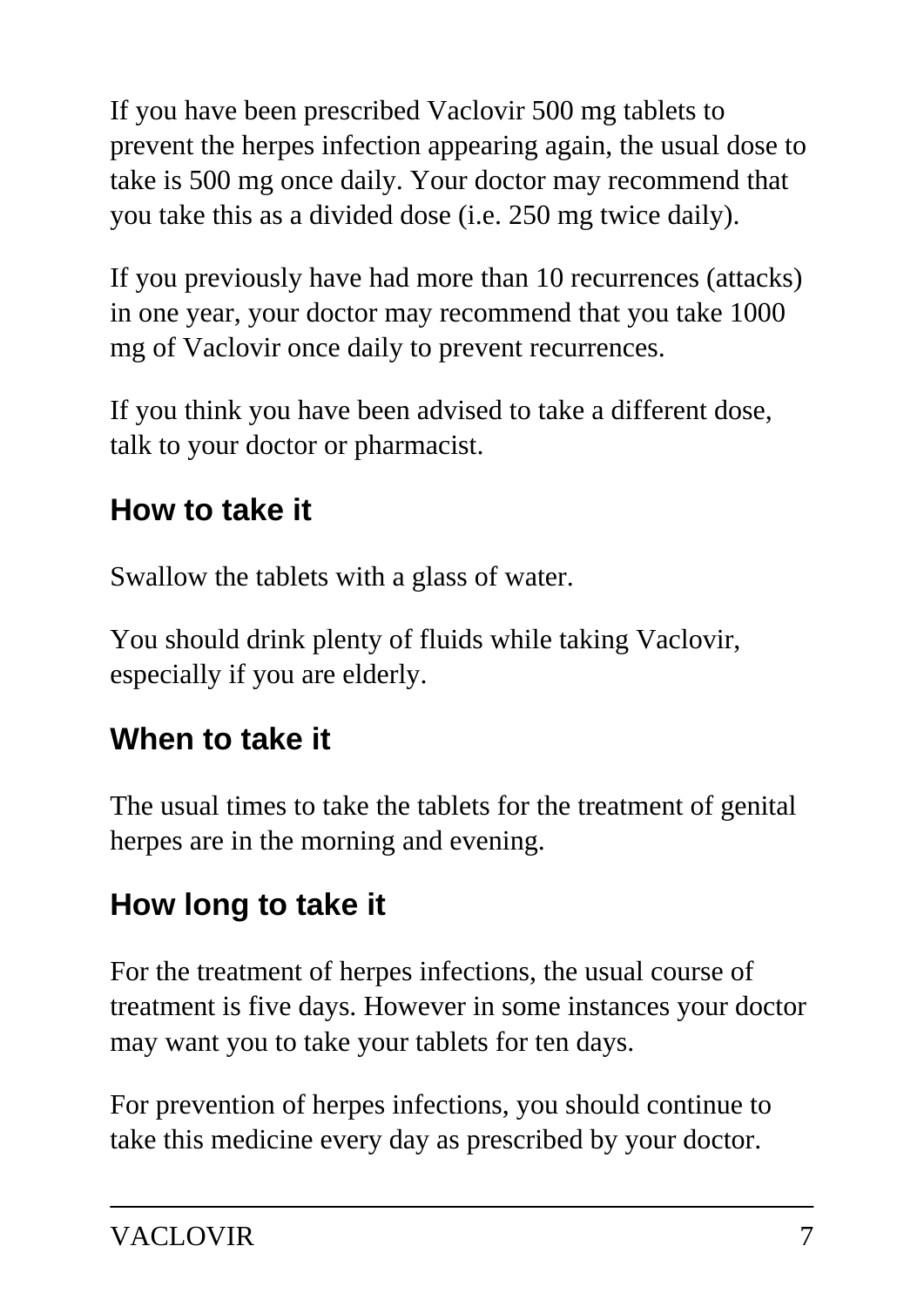**Do not stop taking Vaclovir before the course of treatment is finished just because you feel better. The herpes outbreak may not be completely over.**

## **If you forget to take it**

If it is almost time for your next dose, skip the dose you missed and take your next dose when you are meant to. Otherwise, take it as soon as you remember, then go back to taking it as you would normally.

**Do not take a double dose to make up for the dose that you missed.**

**If you miss more than one dose, or you are not sure what to do ask your doctor or pharmacist.**

**If you have trouble remembering to take your medicine ask your pharmacist for some hints.**

## **If you take too much (overdose)**

**Immediately telephone your doctor or Poisons Information Centre (telephone 131126) for advice, if you think you or anyone else may have taken too much Vaclovir, even if there are no signs of discomfort or poisoning. You may need urgent medical attention.**

**Keep telephone numbers for these places handy.**

**If you are not sure what to do, contact your doctor or pharmacist.**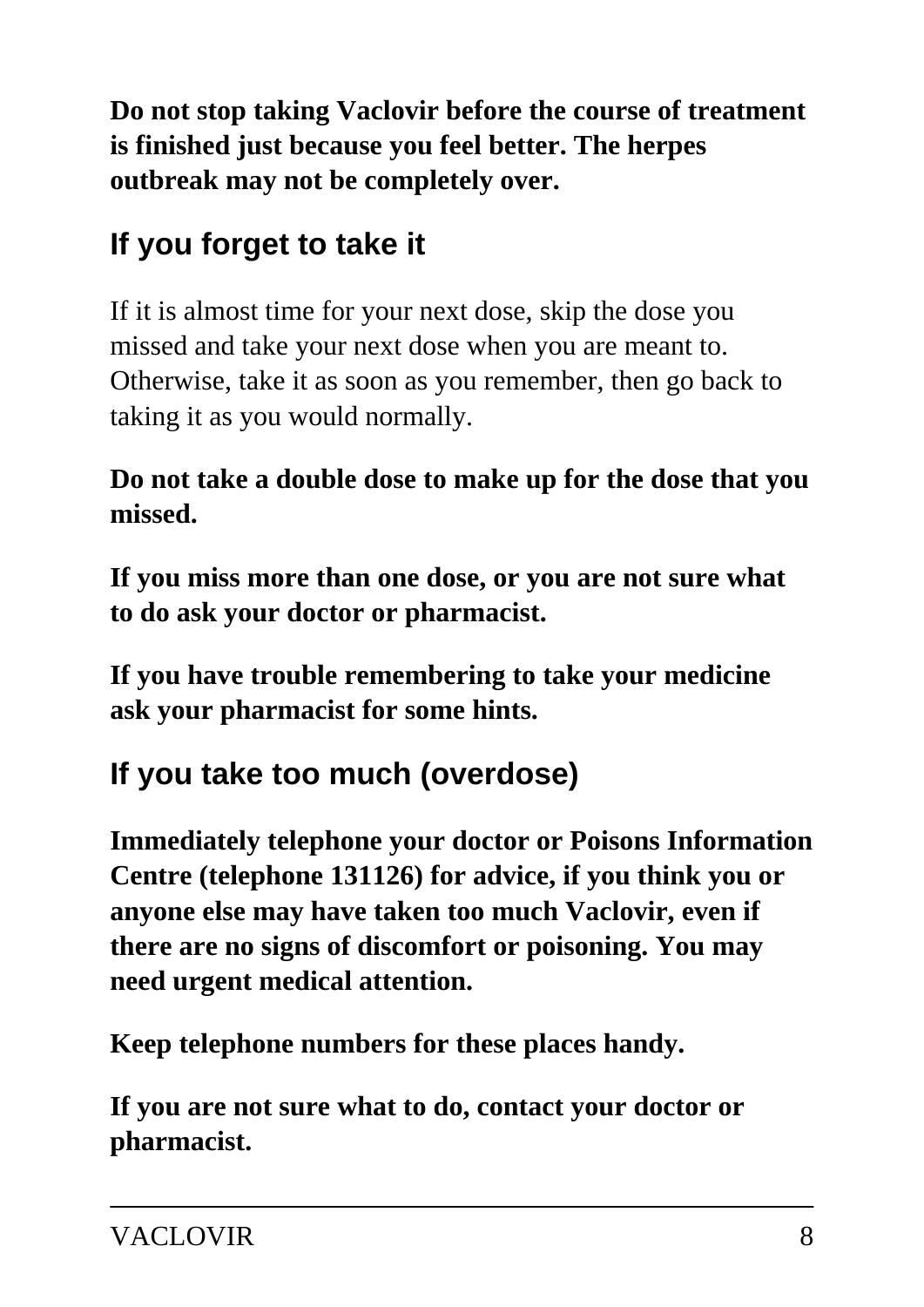# **While you are taking Vaclovir**

## **Things you must do**

**Tell your doctor or pharmacist that you are taking Vaclovir if you are about to be started on any new medicines.**

**Tell your doctor if you become pregnant or are trying to become pregnant or intend to breastfeed while you are taking Vaclovir.**

**Drink plenty of fluids while you are taking Vaclovir.**

#### **Tell your doctor if, for any reason, you have not taken your medicine exactly as prescribed.**

Otherwise, your doctor may think that it was not effective and change your treatment unnecessarily.

**Be careful driving or operating machinery until you know how Vaclovir affect you.**

## **Things you must not do**

**Do not stop taking Vaclovir or change the dose without first checking with your doctor.**

**Do not give this medicine to anyone else, even if their symptoms seem similar to yours.**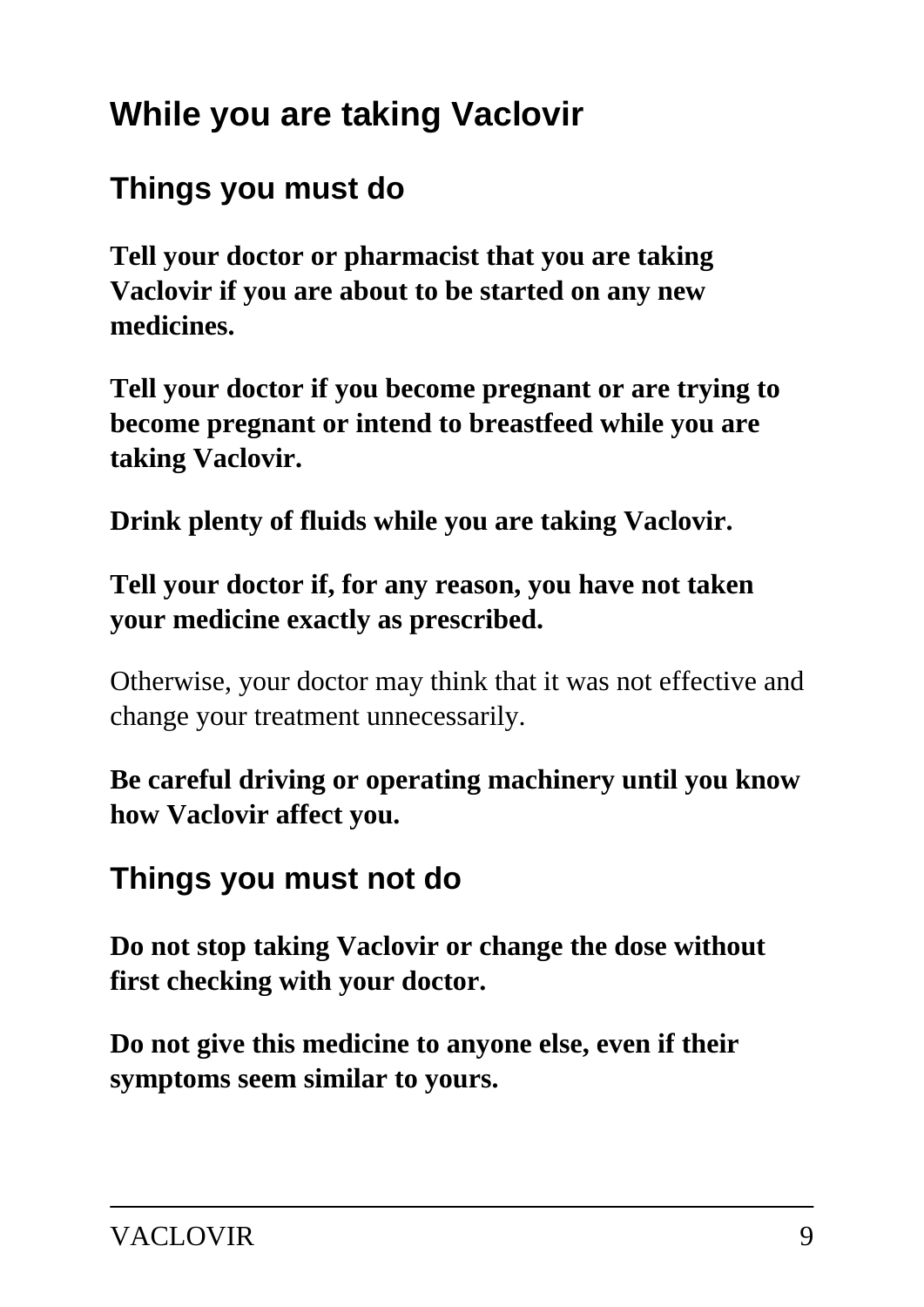**Do not use Vaclovir to treat any other conditions unless advised by your doctor.**

# **Side effects**

## **Tell your doctor or pharmacist as soon as possible if you do not feel well while you are taking Vaclovir.**

This medicine helps most people with genital herpes but it may have unwanted side effects in some people.

All medicines can have side effects. Sometimes they are serious, most of the time they are not. You may need medical attention if you get some of the side effects.

## **Do not be alarmed by the following list of side effects.**

You may not experience any of them.

## **Ask your doctor or pharmacist to answer any questions you may have.**

The most commonly reported side effects are:

- headache
- gastrointestinal discomfort (vomiting, nausea, diarrhoea, constipation, abdominal pain, indigestion)

## **These should be reported to the doctor or pharmacist if they are severe or become troublesome.**

**Tell your doctor or pharmacist if you notice any of the following and they worry you:**

VACLOVIR 10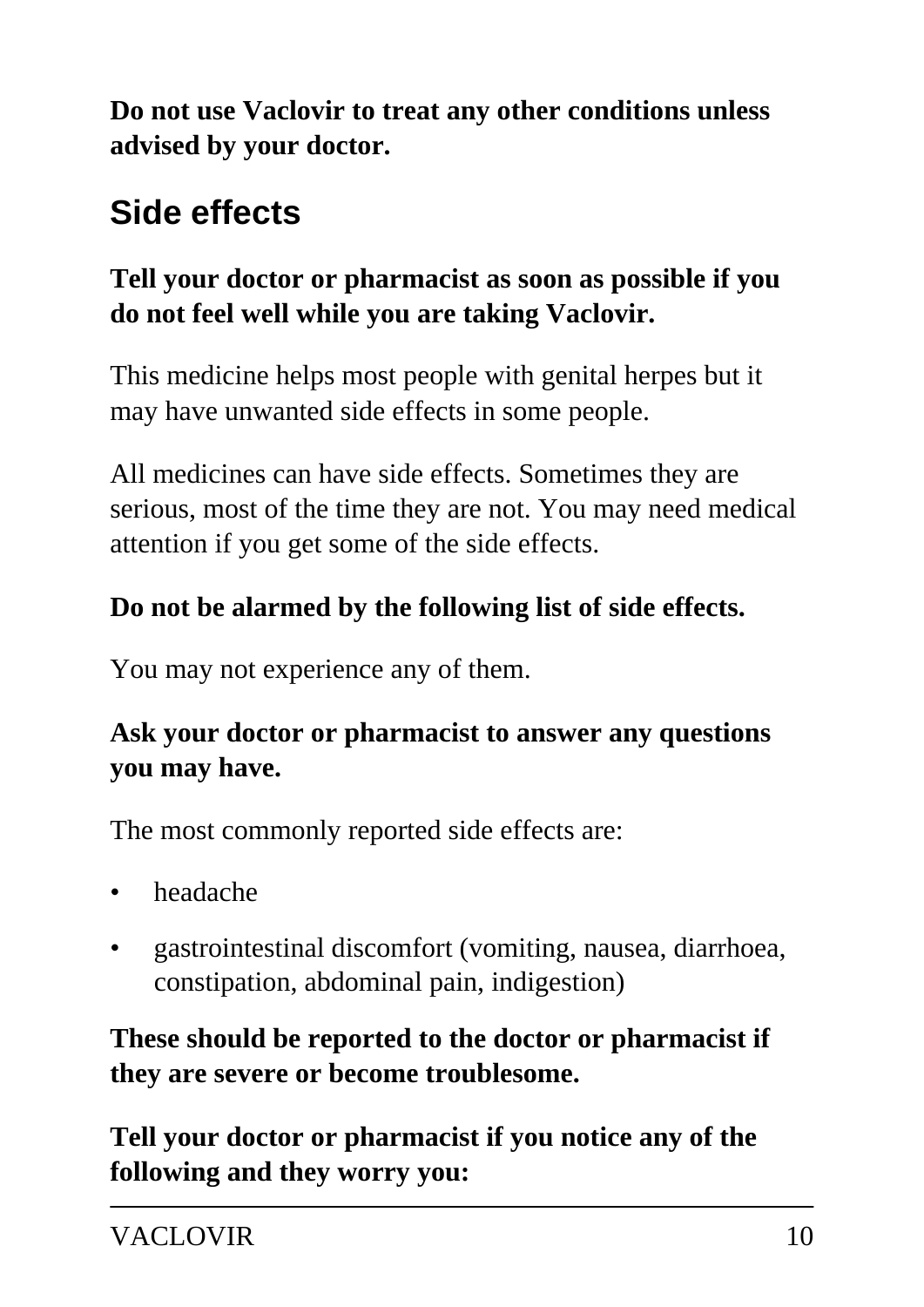- dry mouth
- fever
- difficulty sleeping
- chills
- back pain
- nervousness
- skin rash which may be itchy
- weakness

Some people are allergic to medicines. Symptoms of an allergic reaction may be mild or severe.

They usually include some or all of the following:

- wheezing
- swelling of the lips/mouth
- difficulty in breathing
- hay fever
- lumpy rash ("hives")
- **fainting**

#### **If you think you are having an allergic reaction to Vaclovir, stop taking the tablets and tell your doctor**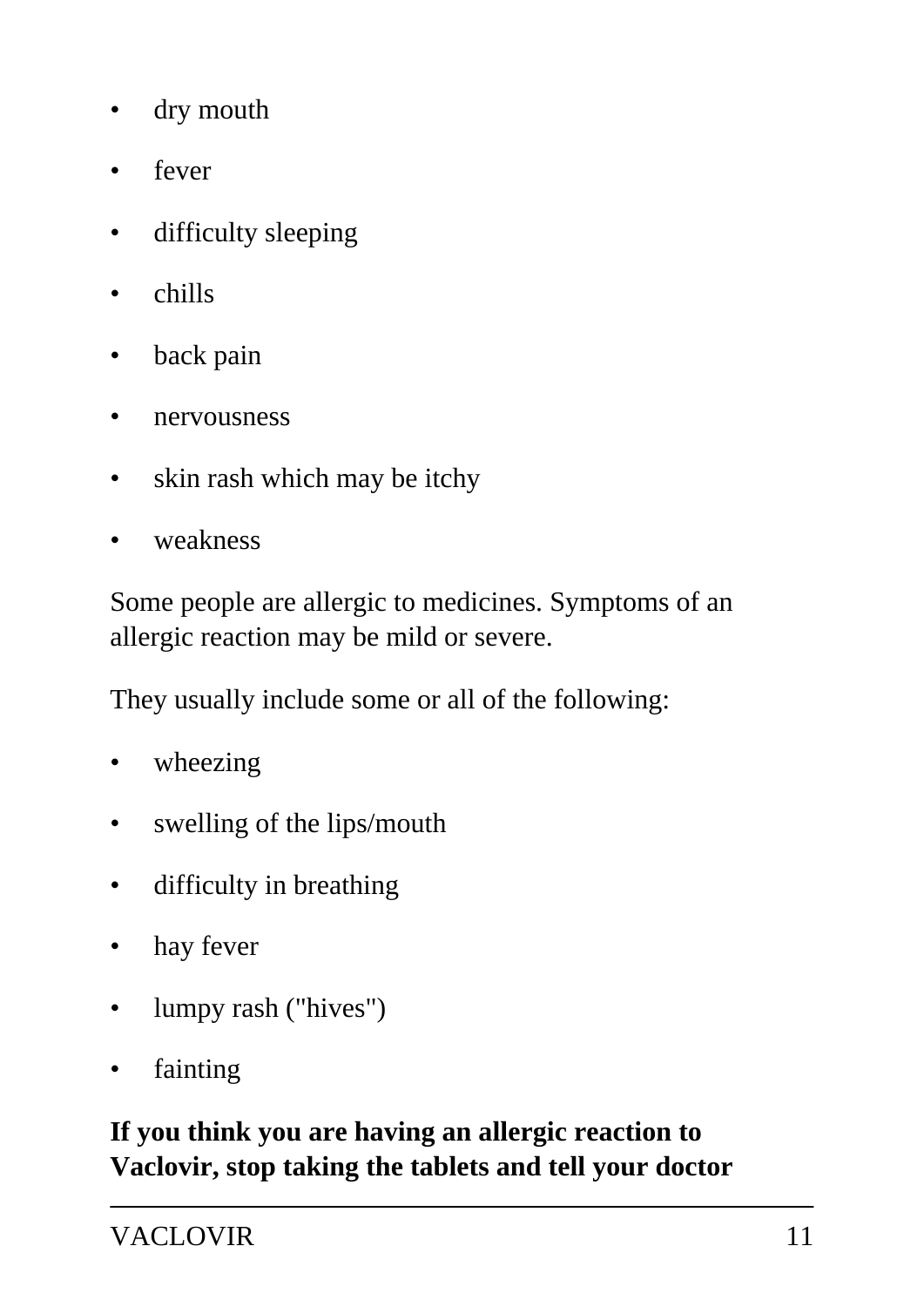## **immediately or go to the casualty department at your nearest hospital.**

This is not a complete list of all possible side effects. Others may occur in some people and there may be some side effects not yet known.

#### **Some rare side effects of Vaclovir include:**

- damage to the kidney, which gets better when Vaclovir treatment is stopped.
- unusual bruising or bleeding.

 Tell your doctor immediately if you notice any bruising or bleeding, as it may indicate that the number of platelets (a type of blood cell responsible for blood clotting) in your blood are reduced.

- skin reactions which may include a rash, fever, facial swelling or blistering or peeling skin
- damage to the liver, which gets better when Vaclovir treatment is stopped.

**You should contact your doctor if you experience any of the following side effects which are more common in patients with kidney disease or in those taking high doses of Vaclovir:**

• sensitivity to UV light, such as development of a rash like sunburn even after short exposure to UV light.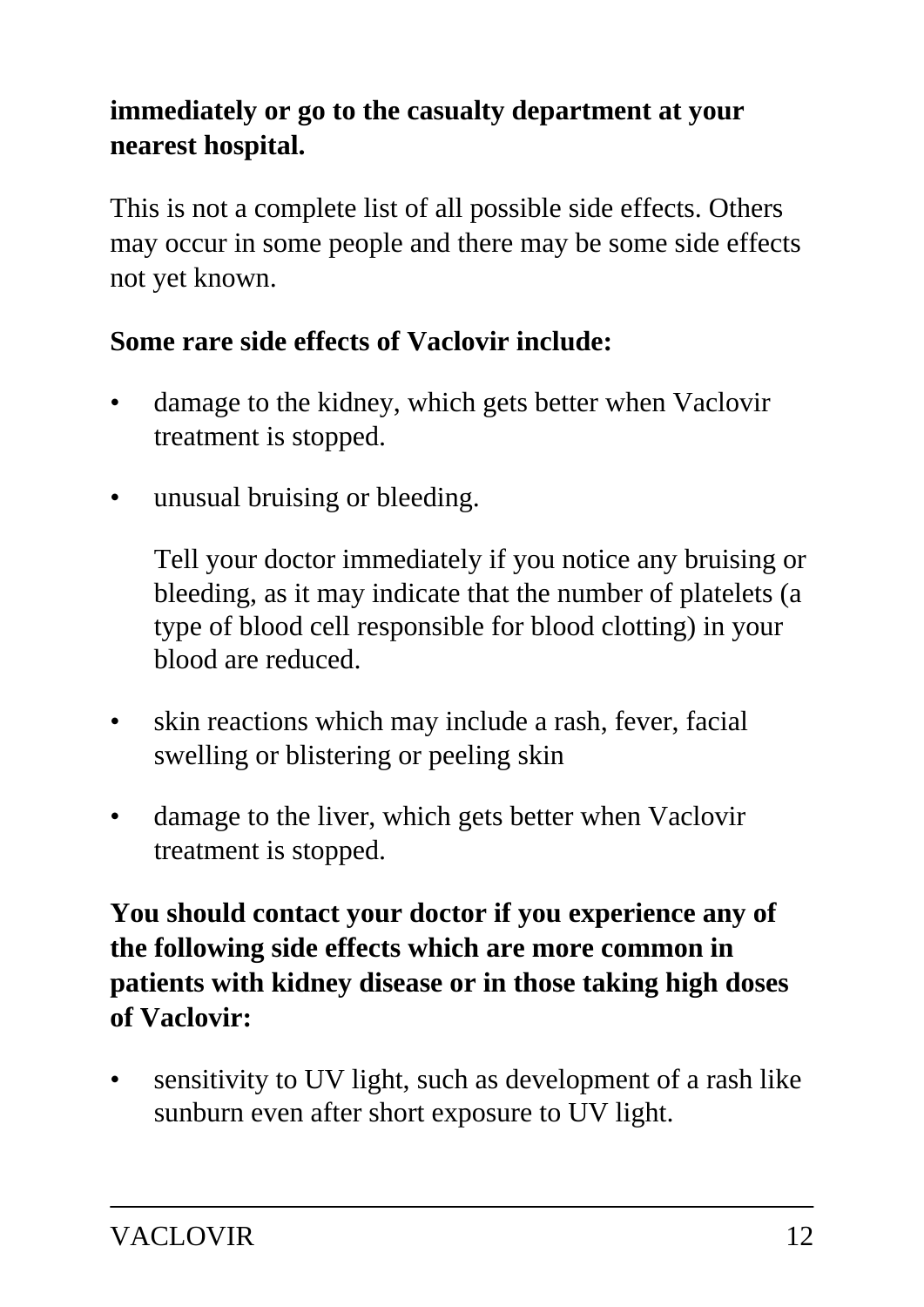- confusion or imagining sight or sounds (hallucinations)
- dizziness
- drowsiness

**Tell your doctor if you notice anything else that is making you feel unwell, even if it is not on this list.**

# **After taking Vaclovir**

## **Storage**

## **Keep this medicine where young children cannot reach it.**

A locked cupboard at least one-and-a-half metres above the ground is a good place to store medicines.

**Keep Vaclovir in a cool, dry place where it stays below 25°C. Do not store them, or any other medicine, in a bathroom or near a sink.**

## **Do not leave them in the car or on window sills.**

Heat and dampness can destroy some medicines.

## **Keep your tablets in their pack until it is time to take them.**

If you take the tablets out of their pack they may not keep well.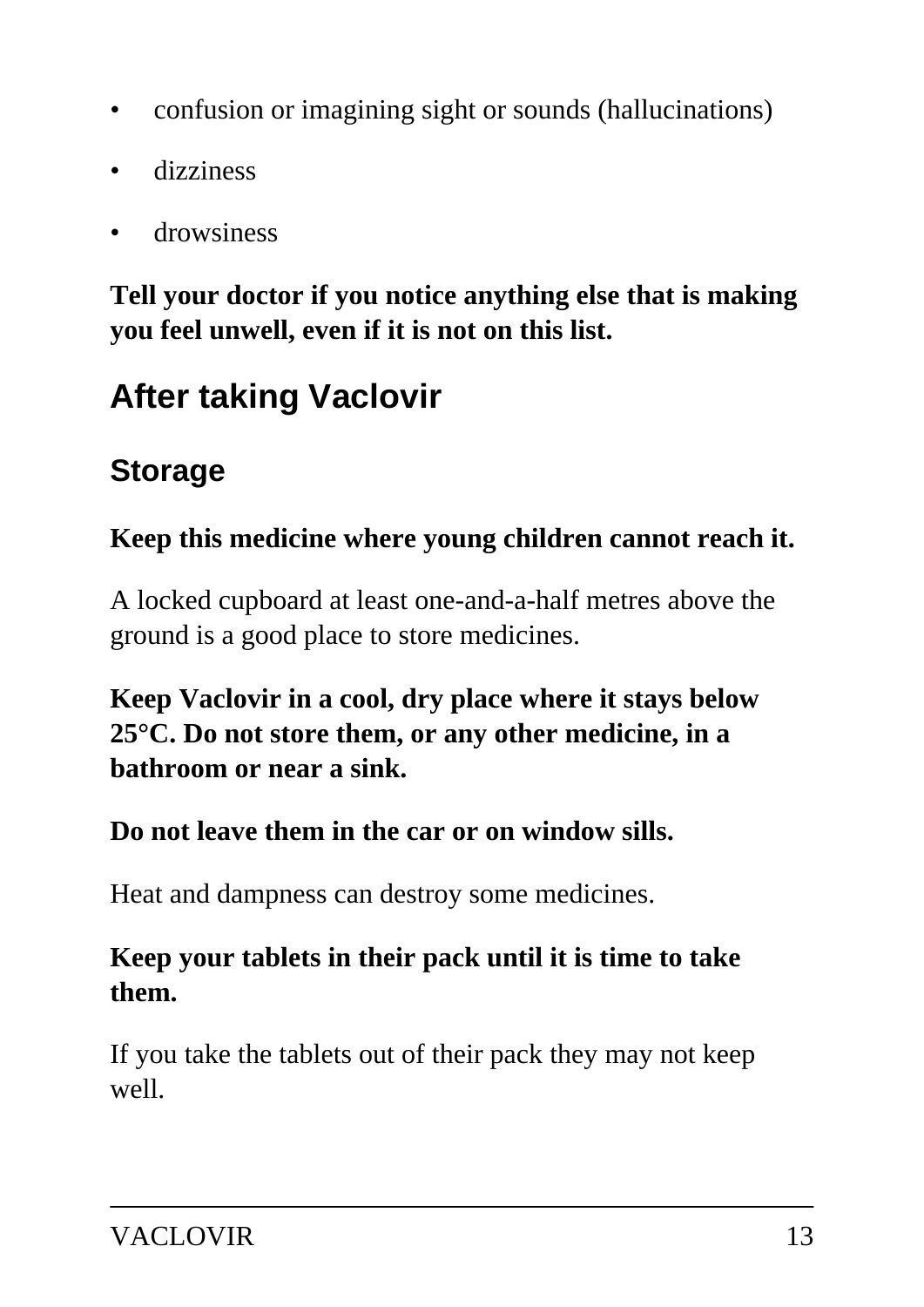## **Disposal**

**If your doctor tells you to stop taking Vaclovir, or the tablets have passed their expiry date, ask your pharmacist what to do with any tablets left over.**

## **Product description**

## **What it looks like**

Vaclovir Valaciclovir (as hydrochloride) 500 mg tablets: White coloured, oval shaped, biconvex film coated tablet with break line on one side and plain on the other side. Blister packs of 8, 10, 30 and 42 tablets.

Bottles of 30 and 42 tablets.

## **Ingredients**

The active ingredient in Vaclovir tablets is valaciclovir.

The tablets also contain:

- microcrystalline cellulose
- magnesium stearate
- Opadry complete film coating system White OY-58900 (Proprietary Ingredient number 3446)

The tablets are gluten free.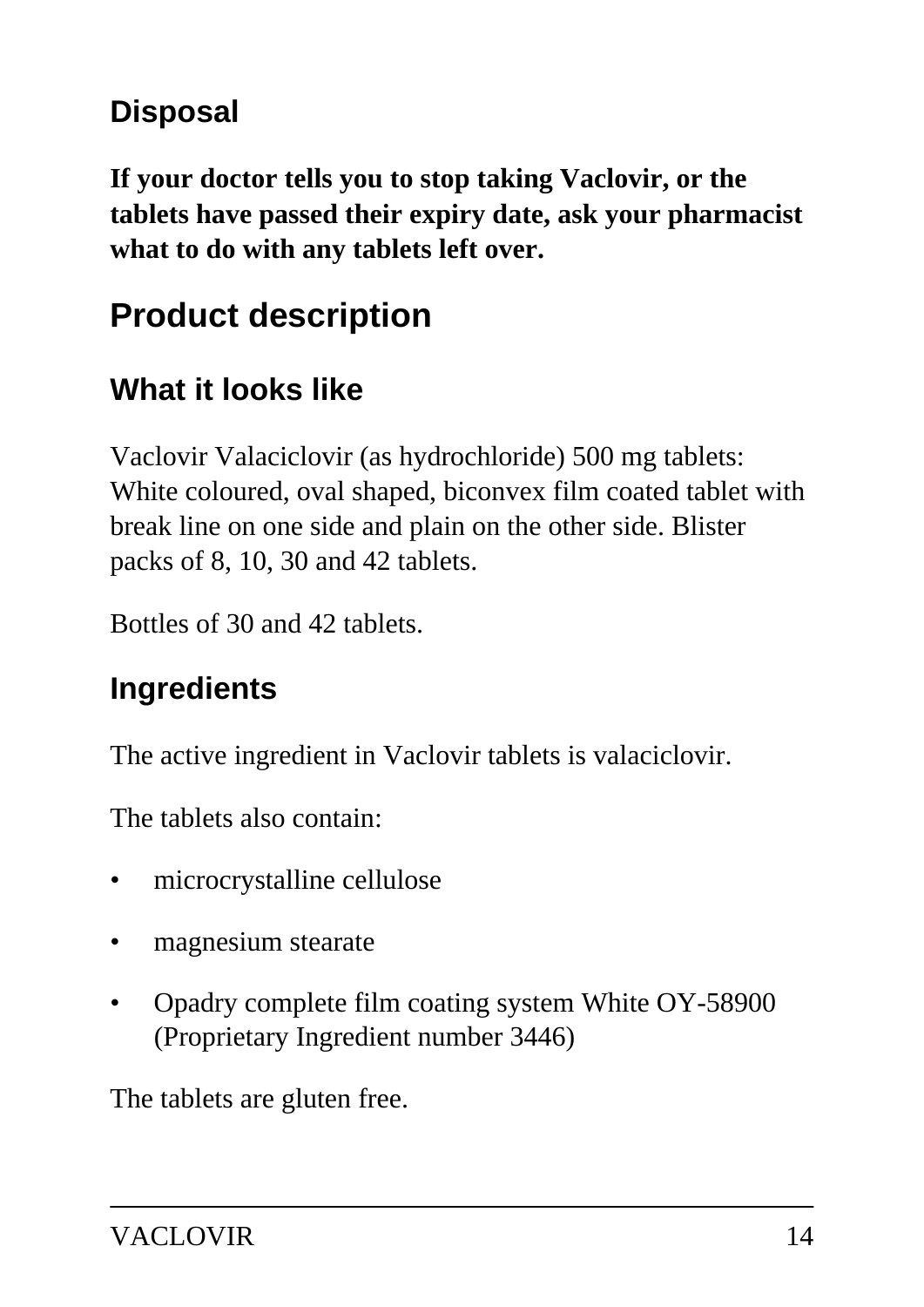## **Supplier**

Vaclovir is supplied by:

## **Alphapharm Pty Ltd**

Level 1, 30 The Bond

30-34 Hickson Road

Millers Point NSW 2000

Phone: (02) 9298 3999

www.alphapharm.com.au

Australian registration numbers:

Vaclovir 500 Valaciclovir (as hydrochloride) 500mg tablet

Blister pack AUST R 153822

Bottles AUST R 153823

This leaflet was prepared on

October 2020.